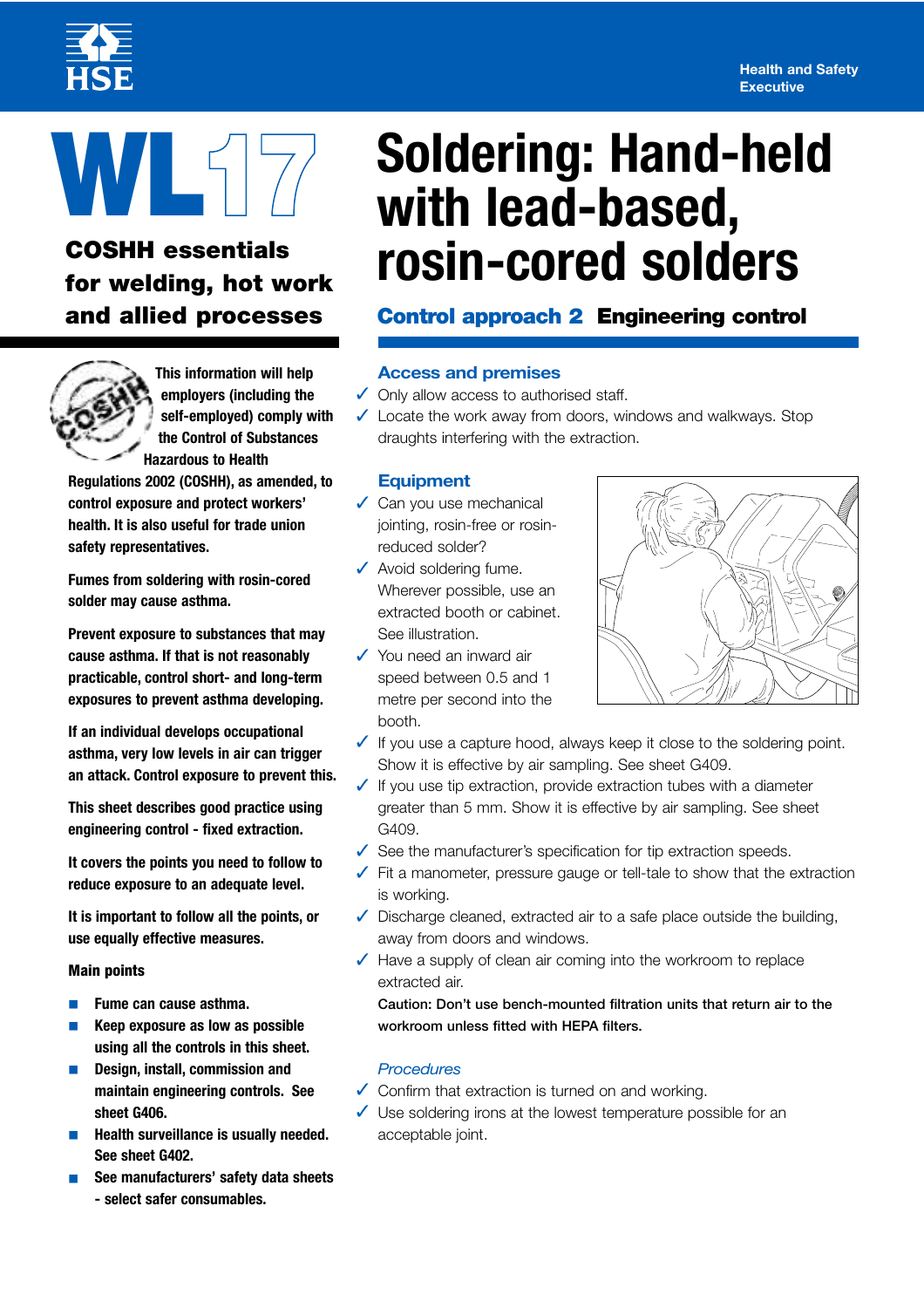## **Maintenance, examination and testing**   $\sqrt{\ }$  Follow the instructions in the manual - keep equipment in effective and efficient working order.  $\sqrt{\ }$  If any equipment is faulty, repair it straight away. ✓ When using tip extraction, keep the extraction tubes free of condensed fume. Clear the tubes at least once an hour, and wash them out thoroughly at the end of each shift. ◆ Daily, look for signs of damage.  $\sqrt{\phantom{a}}$  At least once a week, check that the extraction system and gauges work properly. ✓ You need to know the manufacturer's specifications to check the extraction's performance. ✓ If this information isn't available, hire a competent ventilation engineer to determine the performance needed for effective control.  $\sqrt{\ }$  The engineer's report must show the target extraction rates. ✓ Keep this information in your testing log-book.  $\sqrt{\phantom{a}}$  Get a competent ventilation engineer to examine the extraction thoroughly and test its performance at least once every 14 months, or six months for non-ferrous metals. See the HSE publication HSG54 see 'Further information'. ✓ Keep records of all examinations and tests for at least five years. ✓ Review records - failure patterns show where preventive maintenance is needed. **Personal protective equipment (PPE)**   $\sqrt{\phantom{a}}$  Ask your safety equipment supplier to help you get the right PPE. *Respiratory protective equipment (RPE)*  ✓ RPE should not be needed. *Other protective equipment*  ✓ Provide and ensure that workers use protective gloves. Single-use nitrile gloves are acceptable. If you must use latex gloves, use only 'low-protein, dust-free' gloves.  $\sqrt{\phantom{a}}$  Throw away single-use gloves every time they are taken off.

- ✓ Use a properly equipped contract laundry or a suitable equivalent to wash work clothing.
- ✓ Skin creams help in washing contamination from the skin. After-work creams help to replace skin oils.

#### **Health surveillance**

- ✓ You need to do health surveillance. See sheet G402.
- ✓ Consult an occupational health professional see 'Useful links'.
- $\sqrt{\ }$  Keep health records and the results of tests for 40 years.

#### **Cleaning and housekeeping**

- ✓ Clean the general workroom once a week.
- ✓ Dispose of hazardous wastes safely.